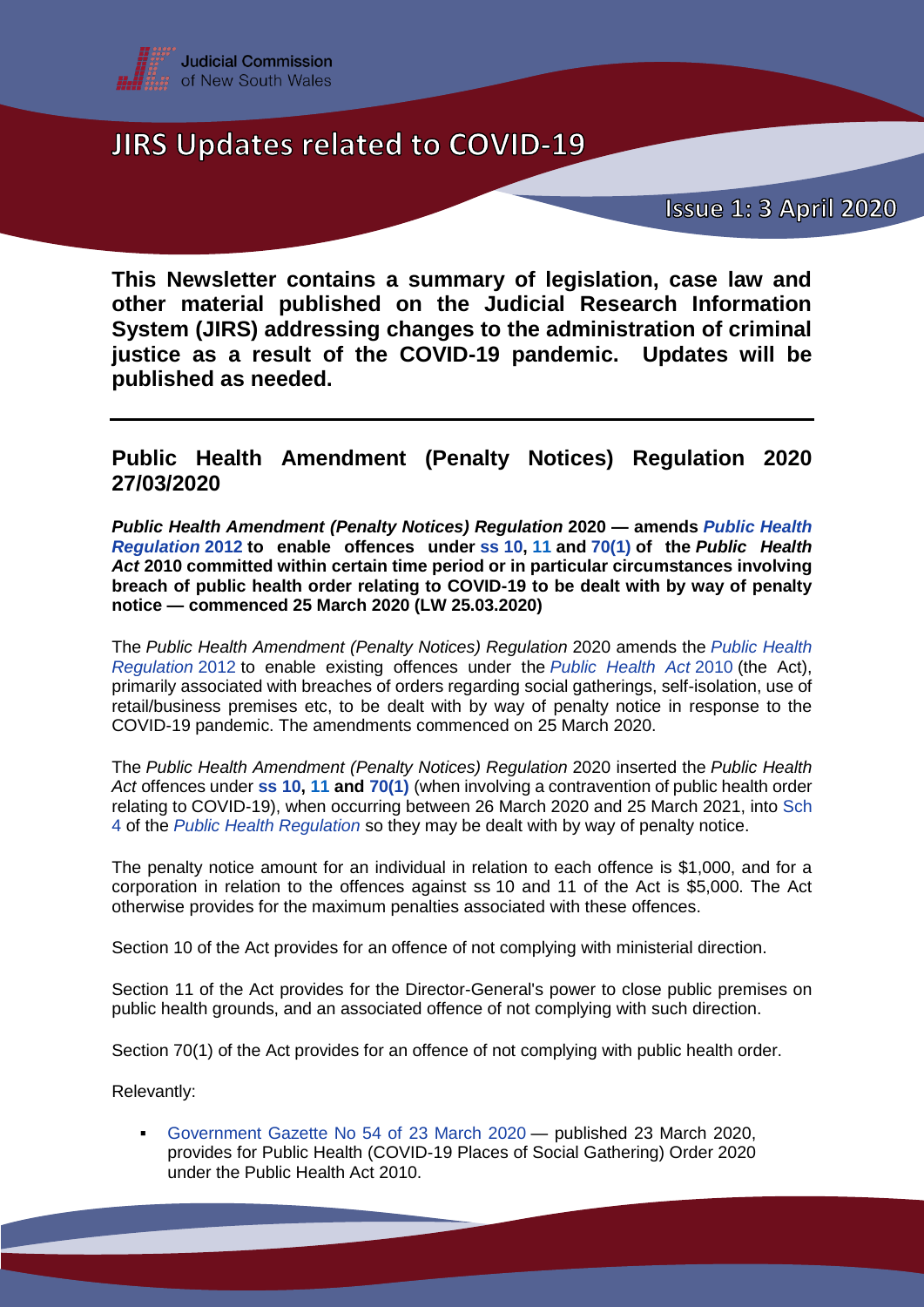

**Issue 1: 3 April 2020** 

*2/*

- [Government Gazette No 55 of 24 March 2020](https://gazette.legislation.nsw.gov.au/so/download.w3p?id=Gazette_2020_2020-55.pdf) published 24 March 2020, provides for Public Health (COVID-19 Residential Aged Care Facilities) Order 2020 under the Public Health Act 2010.
- [Government Gazette No 56 of 25 March 2020](https://gazette.legislation.nsw.gov.au/so/download.w3p?id=Gazette_2020_2020-56.pdf) published 25 March 2020, provides for Environmental Planning and Assessment (COVID-19 Development—Extended Operation) Order 2020.
- [Government Gazette No 57 of 25 March 2020](https://gazette.legislation.nsw.gov.au/so/download.w3p?id=Gazette_2020_2020-57.pdf) published 25 March 2020, provides for Public Health (COVID-19 Self-Isolation) Order 2020 and Public Health (COVID-19 Gatherings) Order (No 2) 2020 under the Public Health Act 2010.
- [Government Gazette No 59 of 27 March 2020](https://gazette.legislation.nsw.gov.au/so/download.w3p?id=Gazette_2020_2020-59.pdf) published 27 March 2020, provides for Public Health (COVID-19 Gatherings) Order (No 3) 2020 under the Public Health Act 2010.
- [Government Gazette No 61](https://gazette.legislation.nsw.gov.au/so/download.w3p?id=Gazette_2020_2020-61.pdf) of 28 March 2020 published 28 March 2020, provides for Public Health (COVID-19 Maritime Quarantine) Order 2020 under the Public Health Act 2010.
- [Government Gazette No 62](https://gazette.legislation.nsw.gov.au/so/download.w3p?id=Gazette_2020_2020-62.pdf) of 28 March 2020 published 28 March 2020, provides for Public Health (COVID-19 Air Transportation Quarantine) Order 2020 under the Public Health Act 2010.
- [Government Gazette No 63](https://gazette.legislation.nsw.gov.au/so/download.w3p?id=Gazette_2020_2020-63.pdf) of 29 March 2020 published 28 March 2020, provides for Public Health (COVID-19 Air Transportation Quarantine) Amendment Order 2020 under the Public Health Act 2010.
- [Government Gazette No 65 of 30](https://gazette.legislation.nsw.gov.au/so/download.w3p?id=Gazette_2020_2020-65.pdf) March 2020 published 30 March 2020, provides for Public Health (COVID-19 Restrictions on Gathering and Movement) Order 2020 under the Public Health Act 2010.

For up-to-date details regarding the orders in force on any given day, see [NSW Legislation](https://www.legislation.nsw.gov.au/#/notifications)  [Notifications.](https://www.legislation.nsw.gov.au/#/notifications)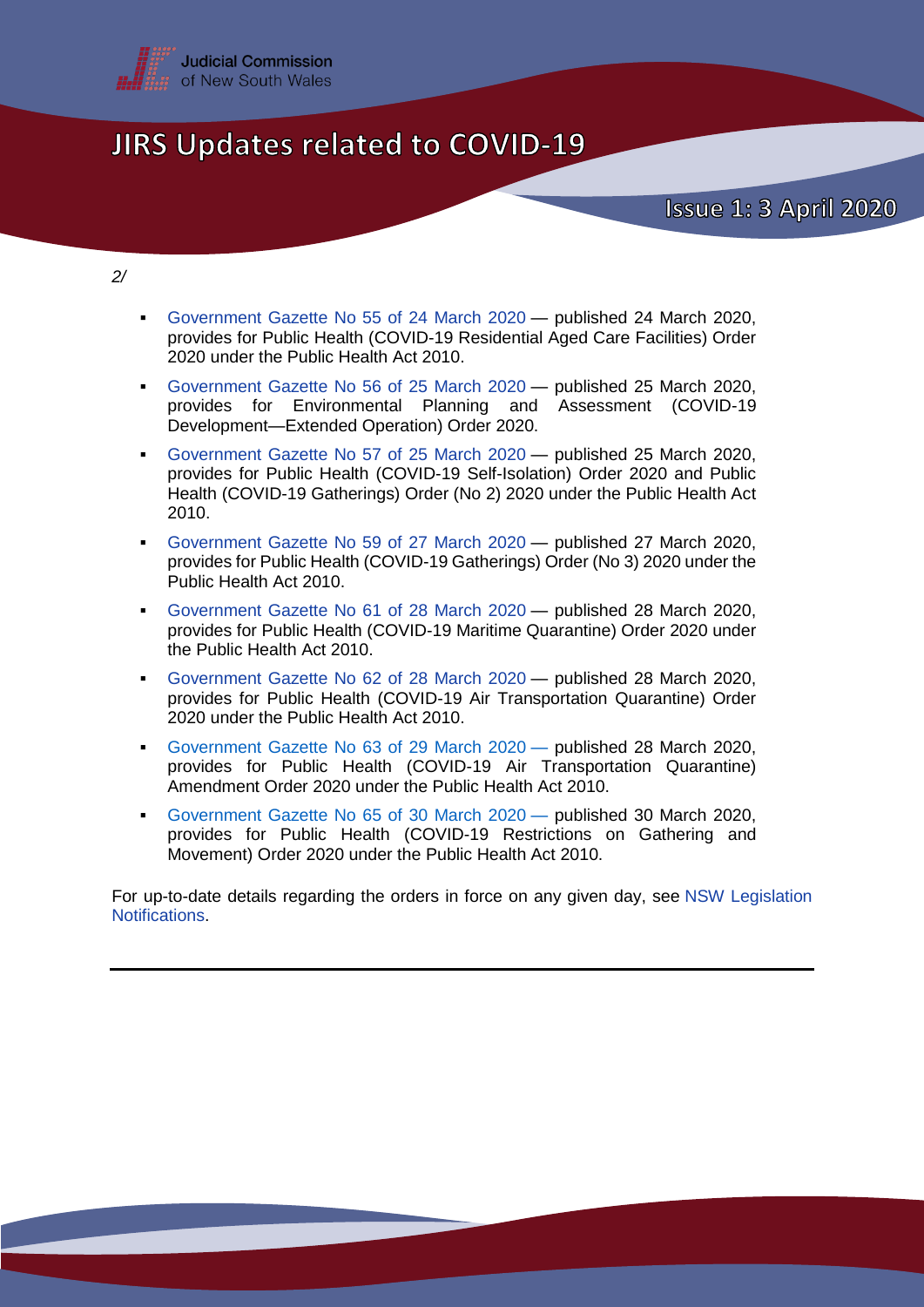

**Issue 1: 3 April 2020** 

*3/*

### *COVID-19 Legislation Amendment (Emergency Measures) Act 2020 27/03/2020*

*[COVID-19 Legislation Amendment \(Emergency Measures\) Act](https://www.legislation.nsw.gov.au/#/view/act/2020/1)* **2020 — introduces temporary extraordinary measures as result of COVID-19 virus — amends** *Criminal Procedure Act* **1986 with respect to certain procedures for trials in the Supreme and District Courts — amends** *Children (Detention Centres) Act* **1987 introduces restrictions on persons entering detention centres — amends** *Crimes (Administration of Sentences) Act* **1999 — introduces restrictions on persons entering correctional centres and enables grant of parole to certain inmates — amends** *Crimes (Domestic and Personal Violence) Act* **2007, s 29 — temporarily extends 28-day period for listing to 6 months — amends** *Evidence (Audio and Audio Visual Links) Act* **1998 to facilitate greater use of audio and audio visual links in certain proceedings — amends** *Jury Act* **1977 to enable sheriff to exempt a person from jury selection commenced on 25 March 2020 (s 2, LW 25.03.2020) — [Second Reading](https://www.parliament.nsw.gov.au/Hansard/Pages/HansardResult.aspx#/docid/)  [Speech](https://www.parliament.nsw.gov.au/Hansard/Pages/HansardResult.aspx#/docid/) — [Explanatory Note](https://www.parliament.nsw.gov.au/bill/files/3741/XN%20COVID-19%20Legislation%20Amendment%20(Emergency%20Measures)%20Bill.pdf)**

The *[COVID-19 Legislation Amendment \(Emergency Measures\) Act](https://www.legislation.nsw.gov.au/#/view/act/2020/1)* 2020 makes amendments to various Acts, the most relevant of which are discussed below. The amendments are generally intended to operate for a period of at least 6 months from 25 March 2020 but for not more than 12 months.

#### *Criminal Procedure Act* **1986: [Sch 1\[1\]](https://www.legislation.nsw.gov.au/#/view/act/2020/1/sch1)**

A new Part 5 is inserted into Chapter 7 of the *Criminal Procedure Act* 1986 which applies to Supreme and District Court trials. The new Part:

(a) enables particular witnesses, including those whom the court considers at a significantly greater risk from the COVID-19 pandemic than members of the community generally, to give evidence before the trial in a pre-recorded evidence hearing: s [356.](https://www.legislation.nsw.gov.au/#/view/act/1986/209/chap7/part5/div2/sec356) Access to the recording is to be given to the accused and their lawyers: s [357.](https://www.legislation.nsw.gov.au/#/view/act/1986/209/chap7/part5/div2/sec357)

(b) enables the recorded evidence of those witnesses to be used in a new trial: s [362.](https://www.legislation.nsw.gov.au/#/view/act/1986/209/chap7/part5/div2/sec362)

(c) empowers a court, of its own motion, to order a judge-alone trial: s [365.](https://www.legislation.nsw.gov.au/#/view/act/1986/209/chap7/part5/div2/sec365) The circumstances in which such an order might be made are broader than those in ss [132](https://www.legislation.nsw.gov.au/#/view/act/1986/209/chap3/part3/div2/sec132) and [132A](https://www.legislation.nsw.gov.au/#/view/act/1986/209/chap3/part3/div2/sec132a) of the Act.

An exceptional regulation-making power is provided for in s [366.](https://www.legislation.nsw.gov.au/#/view/act/1986/209/chap7/part5/div2/sec366) This enables making regulations under various Acts, including the *Crimes (Domestic and Personal Violence) Act* 2007, the *Bail Act* 2013 and the *Crimes (Sentencing Procedure) Act* 1999 for the purpose of responding to the public health emergency caused by COVID-19 in relation to: altered arrangements for criminal proceedings, apprehended violence order proceedings, bail and sentencing and matters relating to the administration of sentences. These may only be made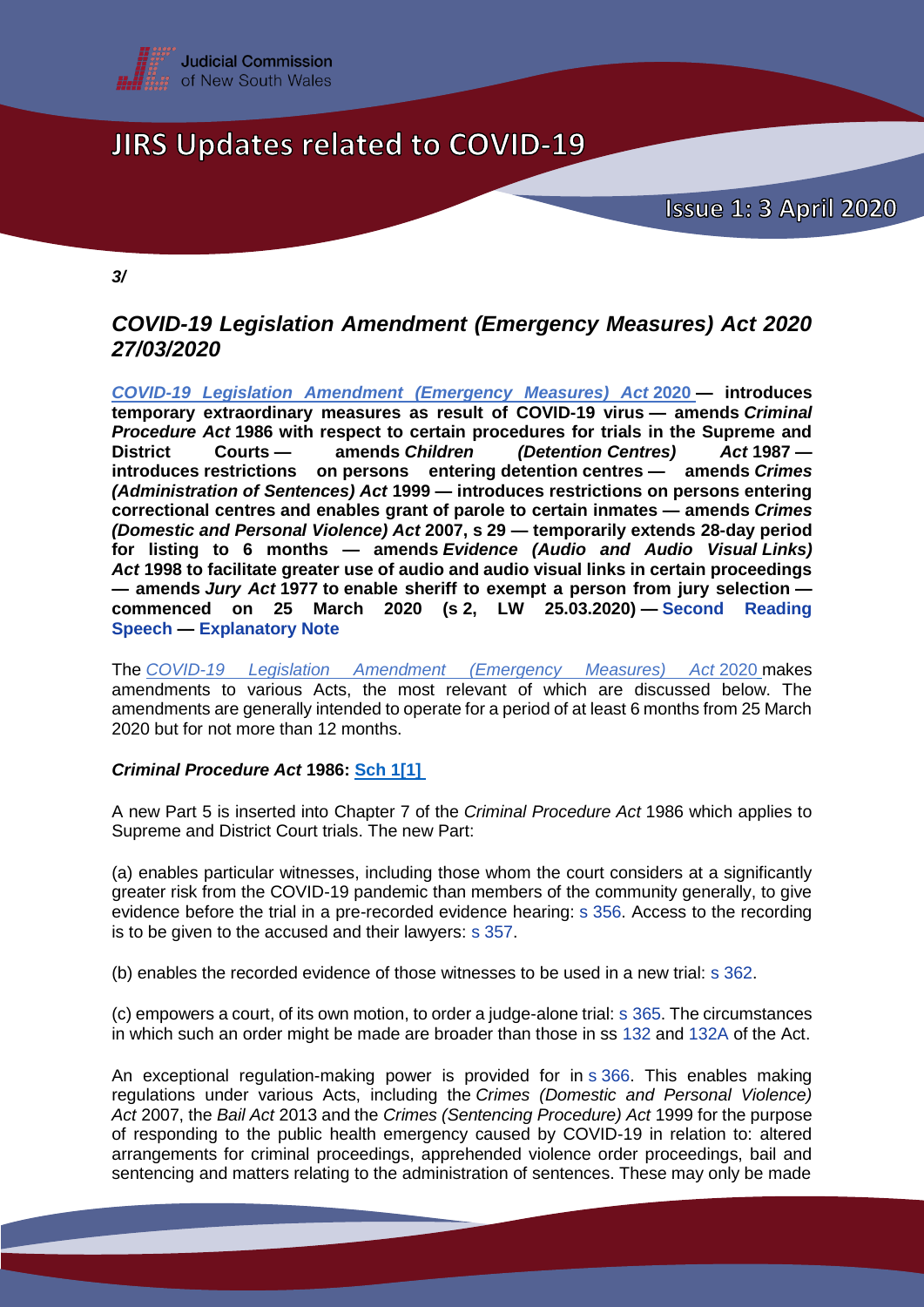

*4/*

if Parliament is not sitting (or is unlikely to sit within 2 weeks) and the arrangements provided by the regulations accord with the advice of the Minister for Health or the Chief Health Officer.

#### Savings and transitional provisions: [Sch 1\[2\]](hhttps://www.legislation.nsw.gov.au/#/view/act/2020/1/sch1)

Evidence recorded, in the jury's absence, before 25 March 2020 is taken to have been given at a pre-recorded evidence hearing for the purpose of Pt 5, Div 2 and may be heard or viewed after the Division is repealed:  $s$  [111.](hhttps://www.legislation.nsw.gov.au/#/view/act/1986/209/chap3/part2/div10/sec111) The original evidence of a witness recorded in proceedings before 25 March 2020 is to be treated in the same way as the original evidence of a witness recorded after 25 March 2020 and may be heard or viewed after the Division is repealed.

#### *Crimes (Domestic and Personal Violence) Act* **2007: [Sch 2.6](https://www.legislation.nsw.gov.au/#/view/act/2020/1/sch2)**

[Section 29,](https://www.legislation.nsw.gov.au/#/view/act/2007/80/part7/sec29) which concerns provisional orders (taken to be an application for an order under Pt 10 of the Act), has been amended to add ss 29(4) and (5). Ordinarily, a provisional order must direct a defendant to appear at an appropriate court on a specified date for the hearing of the application, which must be the next date on which the matter can be listed on a domestic violence list at an appropriate court, and must be no more than 28 days after making the order. During the "prescribed period" the reference to 28 days is taken to be a reference to 6 months: s 29(4). The "prescribed period" means the period starting on 25 March 2020 and ending 6 months later or a later day "not more than 12 months after the commencement": s 29(5).

If a matter can be listed, the obligation to list the matter on the next available date remains: s [29\(3\)\(a\).](https://www.legislation.nsw.gov.au/#/view/act/2007/80/part7/sec29)

#### *Evidence (Audio and Audio Visual Links) Act* **1998: [Sch 2.9](hhttps://www.legislation.nsw.gov.au/#/view/act/2020/1/sch2)**

New s [22C](https://www.legislation.nsw.gov.au/#/view/act/1998/105/part4/sec22c) facilitates greater use of audio and audio visual links in trials and other physical appearance proceedings (defined in s [3\)](https://www.legislation.nsw.gov.au/#/view/act/1998/105/part1/sec3). There is a presumption that bail proceedings will be heard by way of AVL unless the court otherwise directs: s 22C(2). Note s 22C(6) which provides that a direction under the section can only be given if it is in the interests of justice and is not inconsistent with advice given by the Chief Health Officer relating to the COVID-19 pandemic.

#### *Jury Act* **1977: [Sch 2.11](https://www.legislation.nsw.gov.au/#/view/act/2020/1/sch2)**

[Section 25](https://www.legislation.nsw.gov.au/#/view/act/1977/18/part5/div1/sec25) is amended to enable a sheriff to exempt a person from jury selection if, in the sheriff's opinion, there is good cause for the exemption, including safety and welfare considerations relating to the person or the community at large: ss 25(4)-(6).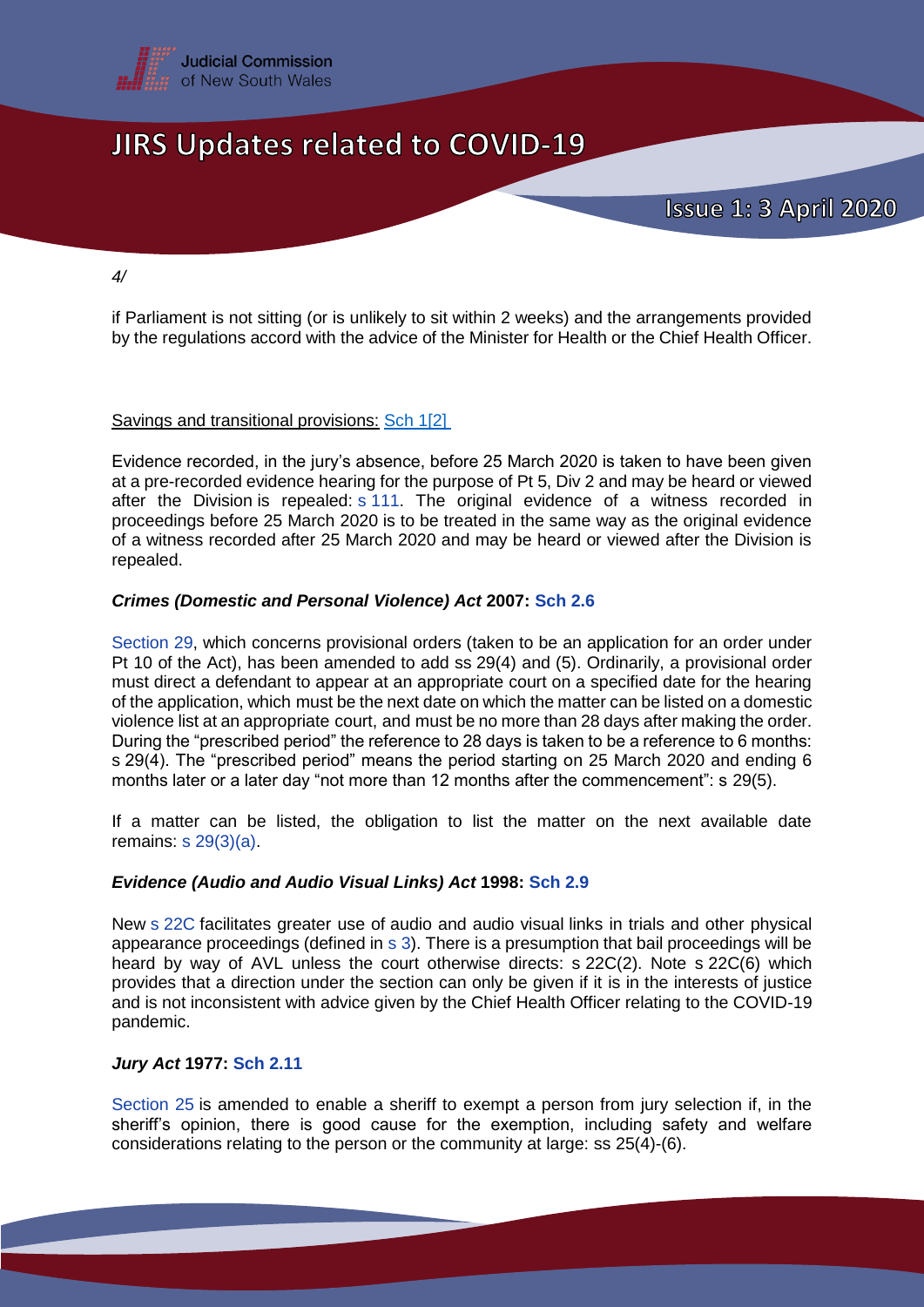

*5/* 

#### *Children (Detention Centres) Act* **1987: [Sch 2.2](https://www.legislation.nsw.gov.au/#/view/act/2020/1/sch2)**

New s [110](https://legislation.nsw.gov.au/#/view/act/1987/57/part5/sec110) enables the Secretary of the Department of Communities and Justice to prohibit or restrict any person (other than the Ombudsman and the Inspector of Custodial Services) from entering or visiting a detention centre if satisfied it is reasonably necessary to protect the health of a detainee, any other person or the public from the public health risk posed by the COVID-19 pandemic.

#### *Crimes (Administration of Sentences) Act* **1999: [Sch 2.5](https://www.legislation.nsw.gov.au/#/view/act/2020/1/sch2)**

New s [275](https://www.legislation.nsw.gov.au/#/view/act/1999/93/part15/sec275) confers powers identical to those in the new s 110 of the *Children (Detention Centres) Act* 1987 on the Commissioner of Corrective Services with respect to a correctional centre or other correctional premises.

New s [276](https://www.legislation.nsw.gov.au/#/view/act/1999/93/part15/sec276) enables the Commissioner to grant parole to certain inmates if satisfied that is reasonably necessary because of the risk to public health or to the good order and security of correctional premises arising from the COVID-19 pandemic. See s 276(3) for the list of those inmates *not* entitled to early release.

### *Victorian Judicial College — summary of Australian court arrangements during COVID-19 pandemic 27/03/2020*

**Judicial College of Victoria — [Coronavirus and the courts](https://www.judicialcollege.vic.edu.au/news/coronavirus-and-courts) — summary of court arrangements around Australia during COVID-19 pandemic**

The Judicial College of Victoria has created a summary of court practices federally and by States for courts, and court users, to understand the different practices in place across all jurisdictions during the COVID-19 pandemic. The summary titled 'Coronavirus and the courts' can be accessed [here](https://www.judicialcollege.vic.edu.au/news/coronavirus-and-courts) and is updated as the situation evolves. It includes a link to the latest announcement from each Court.

*Note: while every effort is made to ensure the accuracy of material contained in this newsletter, no responsibility can be taken by the Judicial Commission for any error or omission. Judicial Commission of NSW, Level 5, 60 Carrington Street, Sydney NSW 2000. GPO Box 3634 Sydney NSW 2001 • DX 886 Sydney • Phone (02) 9299 4421 • JIRS Help Desk 1800 043 623.*

*© Judicial Commission of New South Wales 2020*